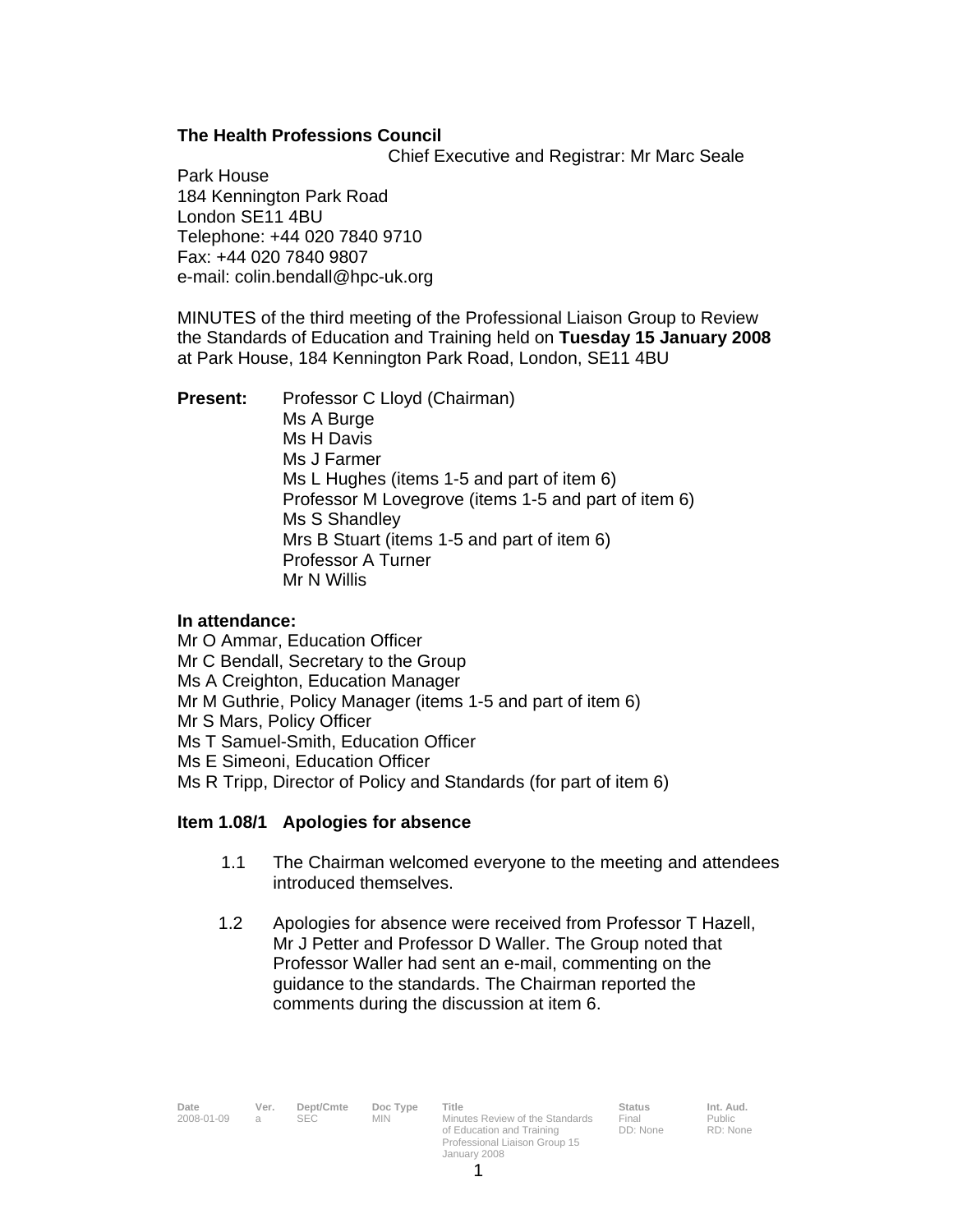#### **Item 2.08/2 Approval of agenda**

2.1 The Group approved the agenda, subject to considering the paper on the first draft of the standards as item 5.

#### **Item 3.08/3 Minutes of the review of the Standards of Education and Training Professional Liaison Group held on 22 November 2007**

 3.1 It was agreed that the minutes of the second meeting of the Group should be confirmed as a true record and signed by the Chairman, subject to an amendment that, in the first paragraph relating to Standard of Education and Training (SETs) 2.2, the second sentence should read 'The Group noted that this would not be possible as the Criminal Records Bureau only operated in England and Wales.'

#### **Item 4.08/4 Matters arising**

- 4.1 The Group received a paper to note from the Executive.
- 4.2 The Group noted that the Executive would produce a paper for the next meeting on how the SETs related to standards issued by other healthcare regulators. The Group noted that a member could provide assistance with the paper outside the meeting.

#### **Action: SM (by 18 February 2008)**

#### **Item 5.08/5 Revised Standards of Education and Training: First draft**

- 5.1 The Group received a paper for discussion from the Executive.
- 5.2 The Group noted that the paper set out the first draft of the revised standards, without guidance or commentary. The Group discussed the wording and the order of the revised standards. Please see the appendix to these minutes for details of the discussion.
- 5.3 The Group agreed that the introduction to the standards and the introduction to the guidance should make it clear that the SETs applied to all parts of a programme (for example, the requirements in SET 3 for student support still applied when students were on placements). The Group noted that it was intended that there would be an introduction to the standards and a separate introduction to each of the six SETs. The Group agreed that the introductions should be considered at the next meeting, once the standards and guidance had been redrafted.

### **Action: SM (by 18 February 2008)**

| Date       | Ver. | Dept/Cmte | Doc Type | Title                                                        | <b>Status</b>     | Int. Aud.          |
|------------|------|-----------|----------|--------------------------------------------------------------|-------------------|--------------------|
| 2008-01-09 |      | SEC.      | MIN.     | Minutes Review of the Standards<br>of Education and Training | Final<br>DD: None | Public<br>RD: None |
|            |      |           |          | Professional Liaison Group 15                                |                   |                    |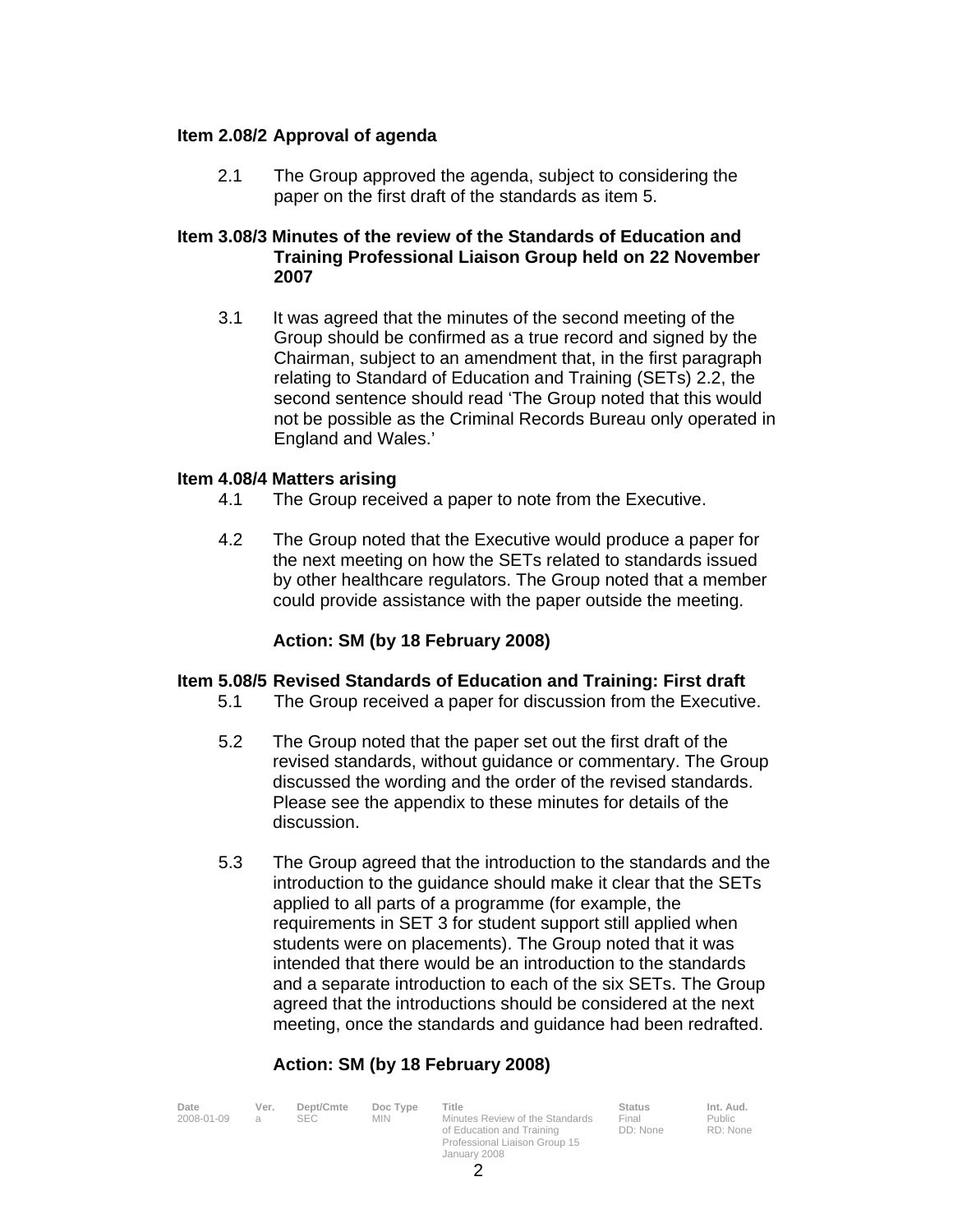#### **Item 6.08/6 Suggested changes to the Standards of Education and Training and guidance**

- 6.1 The Group received a paper for discussion from the Executive.
- 6.2 The Group noted that the paper set out the alterations to the standards and guidance suggested by the Group and other stakeholders from the previous meetings. Please see the appendix to these minutes for details of the discussion.

#### **Item 7.08/7 Student fitness to practise**

- 7.1 The Group received a paper for discussion from the Executive.
- 7.2 The Group noted that a meeting involving external stakeholders had been held on 5 November 2007 to discuss issues around student registration and fitness to practise. The meeting had been held in response to a request in the White Paper 'Trust, Assurance and Safety – The Regulation of Health Professionals in the  $21<sup>st</sup>$  Century' for regulators to submit proposals on the issue to the Department of Health.
- 7.3 The Group noted that the paper made several recommendations, including that the Group should draft a SET requiring education providers to have student fitness to practise panels. The Group agreed that the proposed SET should require education providers to have a fitness to practise process. The Group noted that a panel system was only one way in which the proposed standard could be met. Please see the appendix to these minutes for details of the discussion (SET 3.13).

#### **Item 8.08/8 Work plan**

 8.1 The Group received a paper to note, setting out the work plan for review of the SETs.

#### **Item 9.08/9 Future professions**

- 9.1 The Group received a paper to note.
- 9.2 The Group noted that any consultation on the revised standards would include stakeholders representing professions which had applied to the HPC for statutory regulation and other professions which might be regulated in the future. The consultation document would include a question on whether education programmes for those professions would be able to meet the proposed standards.

| Date       | Ver. | Dept/Cmte | Doc Type | Title                           | <b>Status</b> | Int. Aud. |
|------------|------|-----------|----------|---------------------------------|---------------|-----------|
| 2008-01-09 |      |           | MIN.     | Minutes Review of the Standards | Final         | Public    |
|            |      |           |          | of Education and Training       | DD: None      | RD: None  |

n and Training Professional Liaison Group 15 January 2008

Final DD: None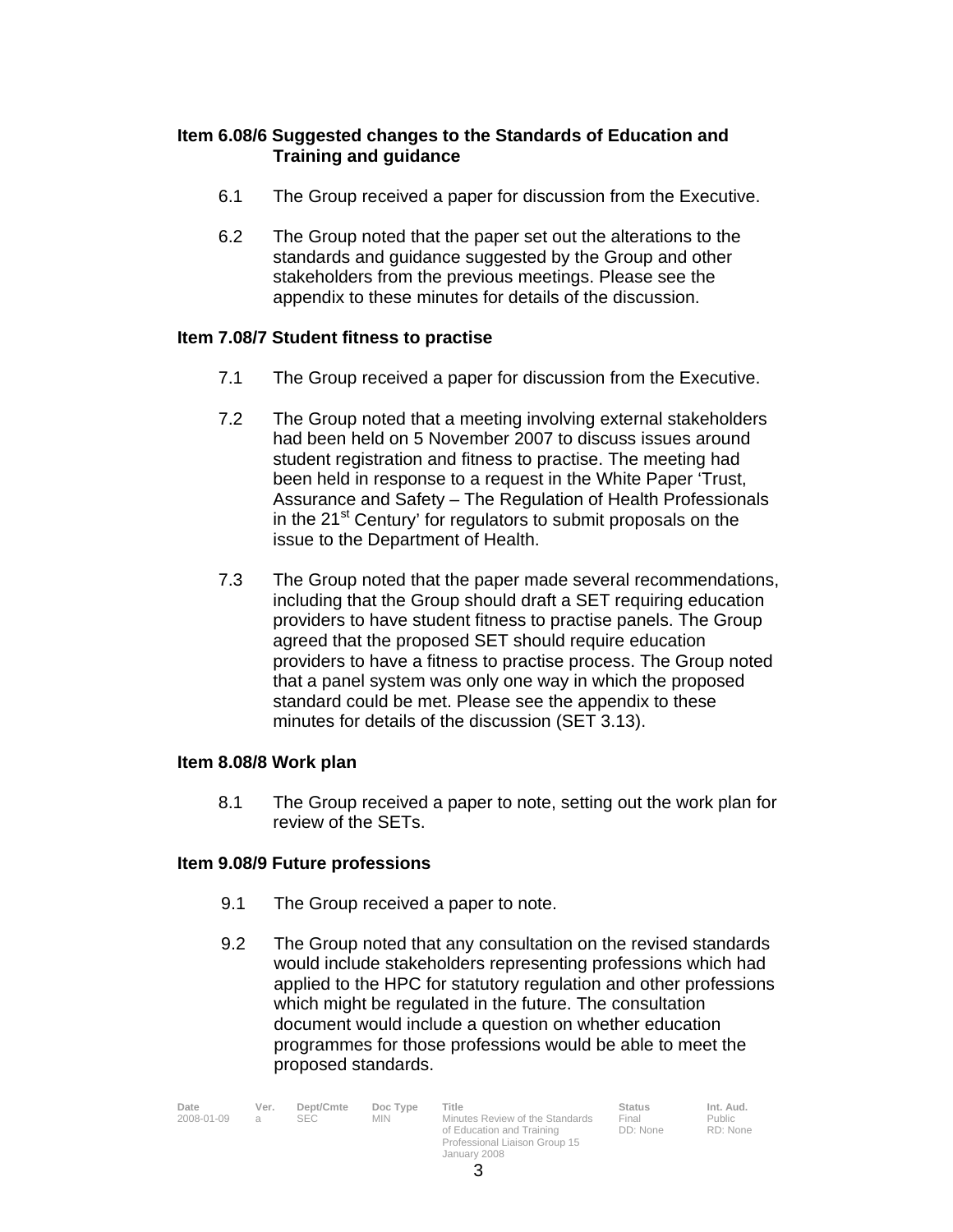#### **Item 10.08/10 Any other business**

10.1 There was no other business.

## **Item 11.08/11 Date and time of next meeting**

 11.1 The next meeting of the Group would be held at 10.30 am on Monday 18 February 2008. This would be the last scheduled meeting.

**Chairman** 

**Date** 

| Date<br>2008-01-09 | Ver.<br>a | Dept/Cmte<br><b>SEC</b> | Doc Type<br><b>MIN</b> | Title<br>Minutes Review of the Standards<br>of Education and Training<br>Professional Liaison Group 15<br>January 2008 | <b>Status</b><br>Final<br>DD: None | Int. Aud.<br>Public<br>RD: None |
|--------------------|-----------|-------------------------|------------------------|------------------------------------------------------------------------------------------------------------------------|------------------------------------|---------------------------------|
|                    |           |                         |                        |                                                                                                                        |                                    |                                 |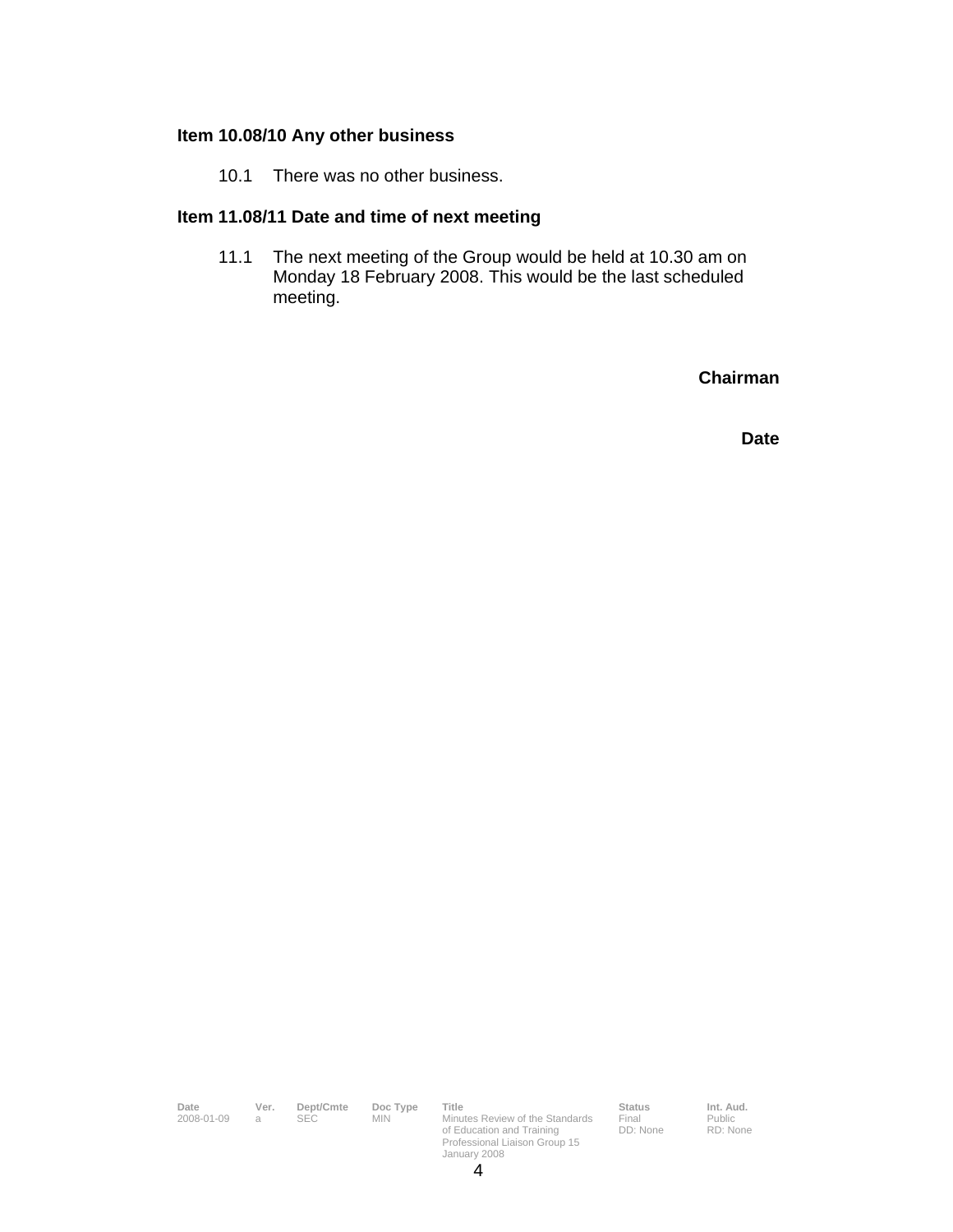#### **Review of the Standards of Education and Training Professional Liaison Group – Third meeting 15 January 2008**

### **Appendix to the minutes**

This appendix indicates comments and suggested amendments which were made during the meeting on 15 January 2008. The version of the standards below is the redrafted version, which was produced following discussion at the meetings on 13 September 2007 and 22 November 2007.

#### **Revised standards of education and training – 1st draft SET 1: Level of qualification for entry to the Register**

#### **1 Level of qualification for entry to the Register**

1. 1 The Council normally expects that the threshold entry routes to the Register will be the following:

1. 1. 1 Bachelor degree with honours for the following professions:

- chiropody or podiatry;
- dietetics:
- occupational therapy;
- orthoptics;
- physiotherapy;
- prosthetics and orthotics;
- radiography;
- speech and language therapy; and
- biomedical science (with the Certificate of Competence awarded by the Institute of Biomedical Science, or equivalent).

1.1.2 Masters degree for the arts therapies.

1.1.3 Masters degree for the clinical sciences (with the Certificate of Attainment awarded by the Association of Clinical Scientists, or equivalent).

1.1.4 Diploma of Higher Education for operating department practitioners.

1.1.5 Equivalent to Certificate of Higher Education for paramedics.

The Group noted some exit routes from approved programmes would not entitle individuals to use a protected title. The Group felt that no further alterations were needed to the SET or the guidance.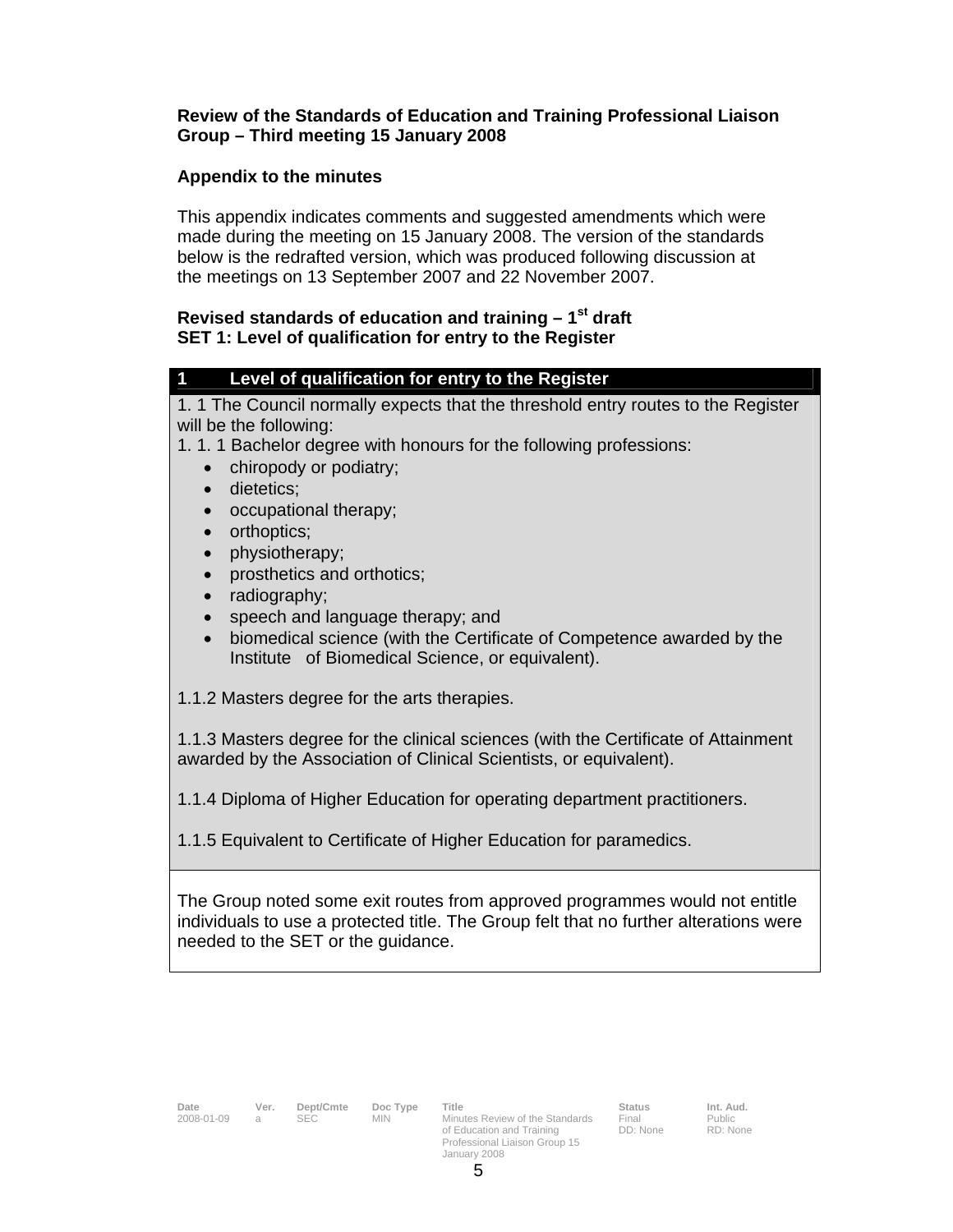# **SET 2: Programme admissions**

## **2 Programme admissions**

The admissions procedures must:

2.1 give both the applicant and the education provider the information they require to make an informed choice about whether to make or take up the offer of a place on a programme.

The Group agreed that the SET should be amended to follow the order of the parties in the first part of the sentence, with the second part to read '...about whether to take up or make the offer of a place on a programme.'

The Group agreed that guidance should refer to the need for the education provider to gather information to make a decision on whether to offer a place.

The Group agreed that the guidance should be strengthened, to make it clear that it was misleading to state that a programme automatically entitled students to be registered by the HPC.

## **2 Programme admissions**

The admissions procedures must:

2.2 apply selection and entry criteria, including:

2.2.1 evidence of a good command of written and spoken English;

The Group agreed that guidance should make it clear that education providers might interview applicants, but that this was not required by the HPC. The Group noted that many programmes did not routinely conduct interviews, due to a lack of capacity.

The Group agreed that guidance should include a new paragraph stating that students should have a good command of English to be able to fully engage in delivery of the programme, including reading, writing and speaking English. The Group felt that the guidance should state that the visitors will want to see that there is an effective process to assess English.

## **2 Programme admissions**

The admissions procedures must: 2.2 apply selection and entry criteria, including: 2.2.2 criminal convictions checks;

The Group agreed that the final sentence of the revised guidance (which referred to a procedure for monitoring criminal records during the programme) should be deleted, as this would be covered under a new SET (3.13) and its related

Date Ver. Dept/Cmte Doc Type Title **Status** Status Int. Aud. 2008-01-09 a SEC MIN Minutes Review of the Standards of Education and Training Professional Liaison Group 15 January 2008

Final DD: None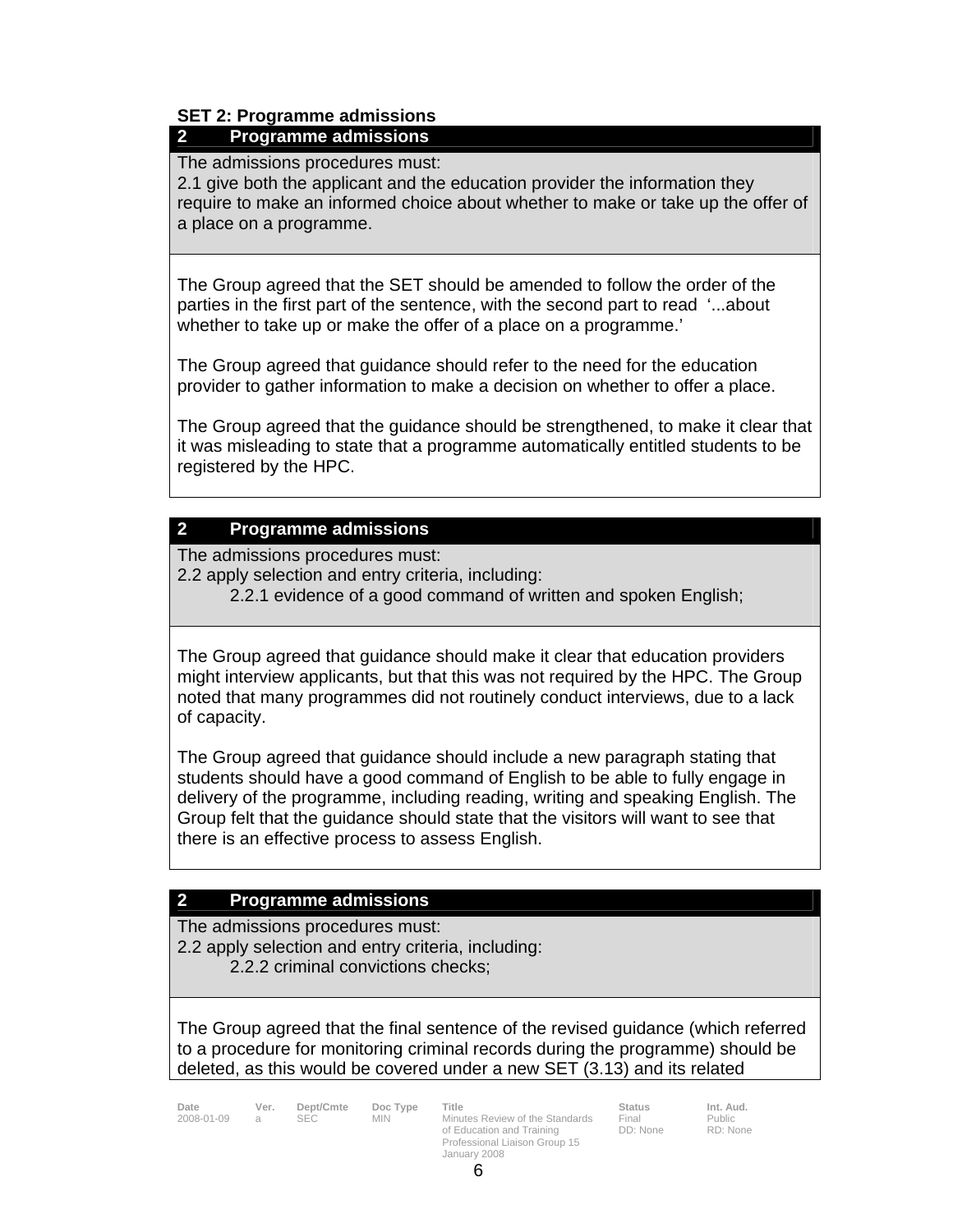guidance.

#### **2 Programme admissions**

The admissions procedures must:

2.2 apply selection and entry criteria, including:

2.2.3 compliance with any health requirements;

The Group agreed that the guidance should refer to recommendations published by the Disability Rights Commission in 2007.

#### **2 Programme admissions**

The admissions procedures must: 2.2 apply selection and entry criteria, including:

- 2.2.4 appropriate academic and/or professional entry standards; and
	- 2.2.5 Accreditation of Prior Learning and other inclusion mechanisms.

The Group noted that the HPC could not impose limits on the amount of prior learning which individuals brought into the programme.

The Group noted that there was a trend for feeder programmes (which enabled students to enter the second year of a programme) and agreed that guidance should mention feeder routes as an example of 'other inclusion mechanisms'.

#### **2 Programme admissions**

The admissions procedures must:

2.3 ensure that the education provider has equality and diversity policies in relation to candidates and students, together with an indication of how these will be implemented and monitored.

The Group agreed that the second paragraph of the revised guidance should state that 'Your department, school or programme may have separate equality or diversity policies, or your university may have policies that apply to you.'

Final DD: None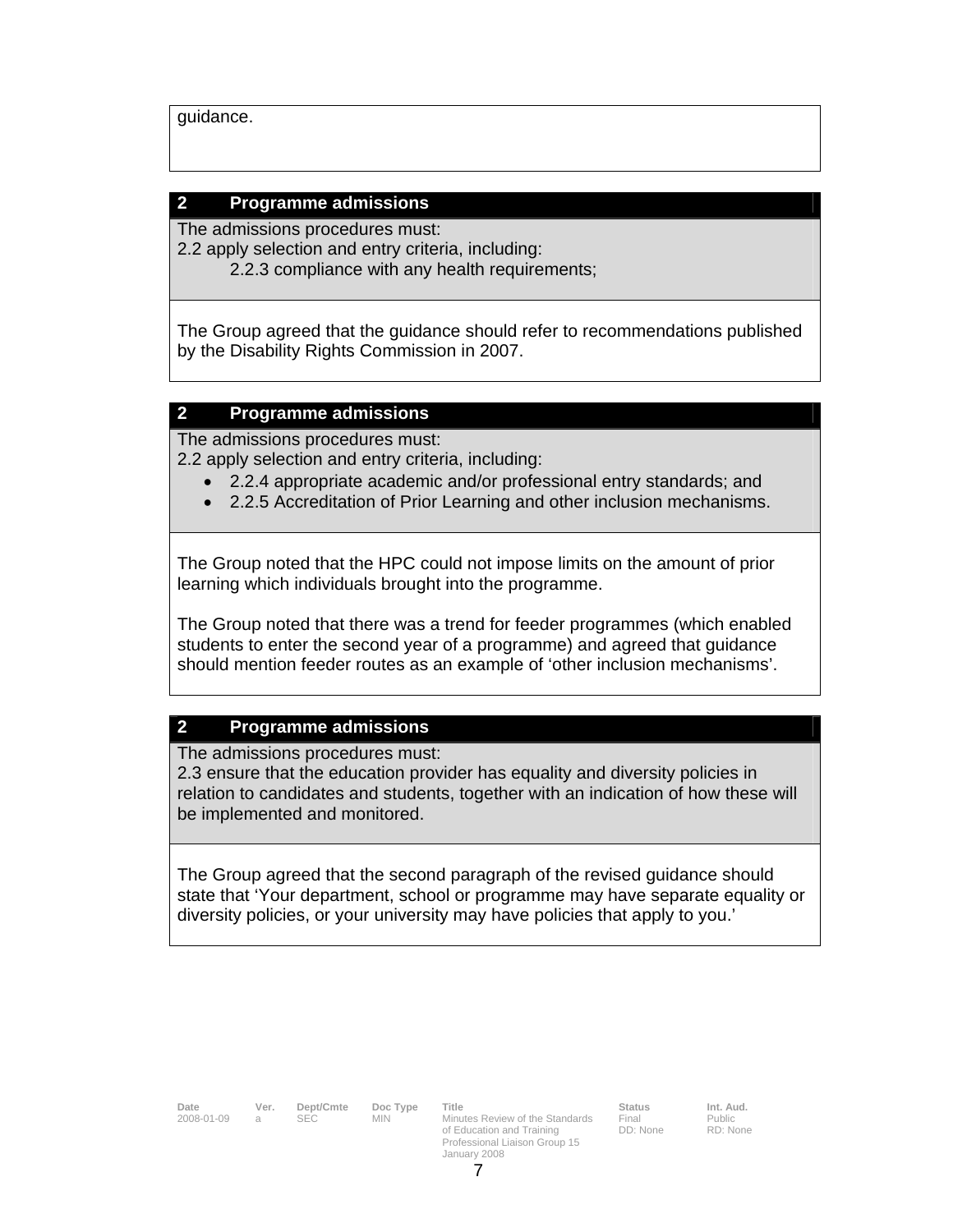#### **SET 3: Programme management and resource standards 3 Programme management and resource standards**

3.1 The programme must have a secure place in the education provider's business plan.

The Group agreed that, in the guidance, the definition of 'a secure place' should include a bullet point that 'there is a continuing future for the programme.' The Group agreed that the guidance should indicate that risks or threats to delivery of the programme should be 'currently minimal.'

#### **3 Programme management and resource standards**

3.2 The programme must be managed effectively.

The Group agreed that word ordering in the standards should be reviewed by the Executive for consistency, in particular the placing of adverbs (e.g. 'managed effectively' in SET 3.2, but 'adequately support' in 3.8.2).

The Group agreed that the guidance should stress the importance of clear lines of communication and clear definitions of responsibility (e.g. between education providers and practice placement providers and educators). The Group noted that the education provider was responsible for meeting the SETs.

### **3 Programme management and resource standards**

3.3 The programme must have an effective monitoring and evaluation system in place.

The Group agreed to delete the word 'effective' in the SET and agreed that the guidance should make it clear that the monitoring and evaluation system should be effective.

The Group also agreed that the guidance should explain that documents from the monitoring and evaluation system (including internal and external evaluations) would be used by the HPC in annual monitoring of programmes.

| Date       | Ver. |
|------------|------|
| 2008-01-09 | а    |

Final DD: None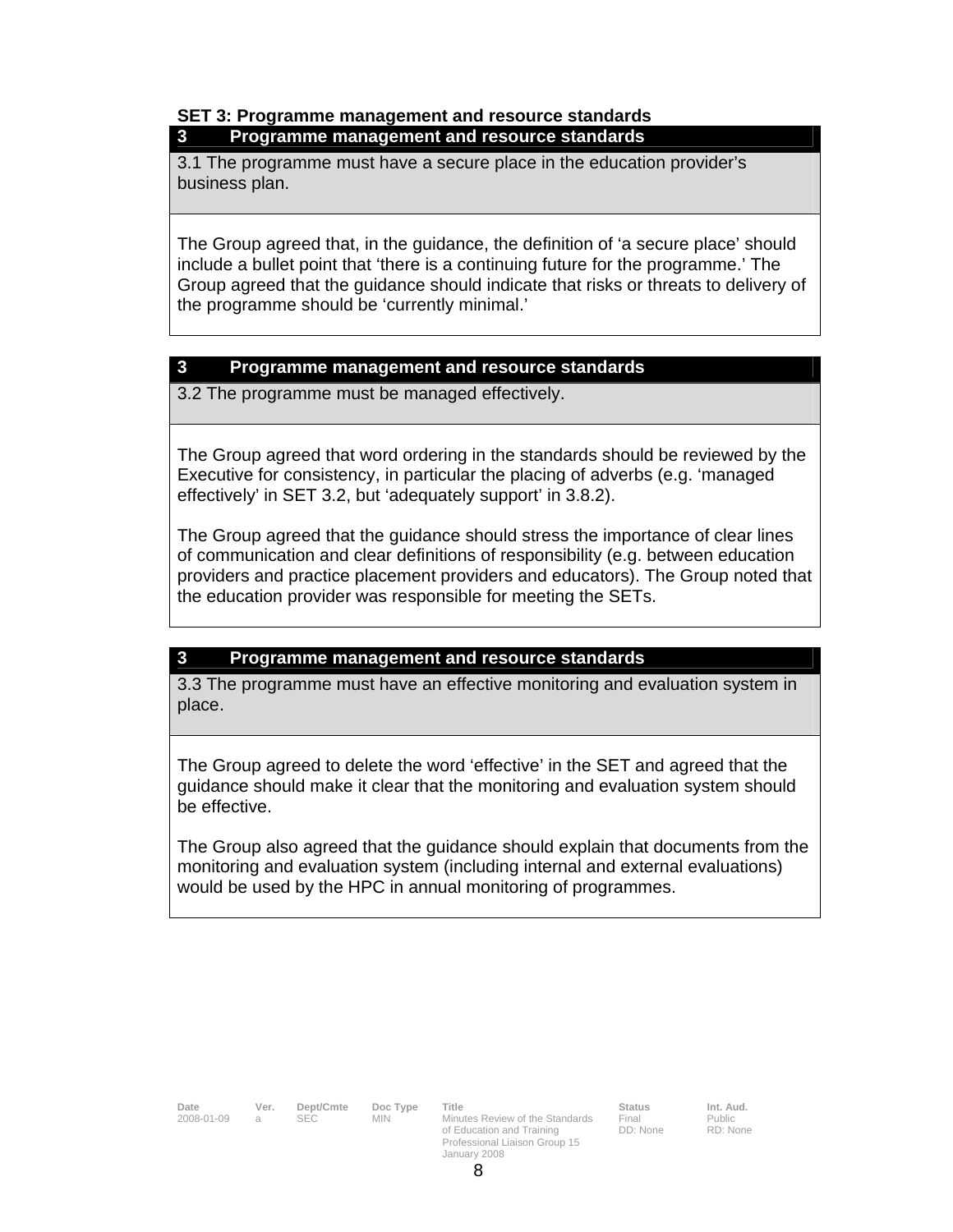### **3 Programme management and resource standards**

3.4 There must be a named person who has overall responsibility for the programme and who should be either on the relevant part of the HPC Register or otherwise appropriately qualified and experienced.

The Group agreed that the standard should be amended to require that the named person should be 'either on the relevant part of the HPC Register and appropriately qualified and experienced, or otherwise appropriately qualified and experienced.'

The Group noted that occasionally there were two programme leaders for one programme (for example, a job share post) but that the HPC could ask for a single named contact at the education provider.

The Group agreed that the guidance should list examples of information (such as curriculum vitas) which education providers could provide to the HPC as evidence of the standard.

#### **3 Programme management and resource standards**

3.5 There must be an adequate number of appropriately qualified and experienced staff in place to deliver an effective programme.

The Group agreed that guidance should also mention pastoral and management staff. The Group agreed that guidance should state that factors in deciding whether there were an adequate number of staff would include provision for contingencies (e.g. when staff were on long-term absence) and whether staffing levels were responsive to the cohort size of the programme.

### **3 Programme management and resource standards**

3.6 Subject areas must be taught by staff with relevant specialist expertise and knowledge.

The Group made no comments on this SET or the guidance.

**Date Ver. Dept/Cmte Doc Type Title Status Status Int. Aud.**<br>1999-01-09 a SEC MIN Minutes Review of the Standards Final Public **2008-01-01-01-01-01-008** Minutes Review of the Standards of Education and Training Professional Liaison Group 15 January 2008

**Status**<br>Final DD: None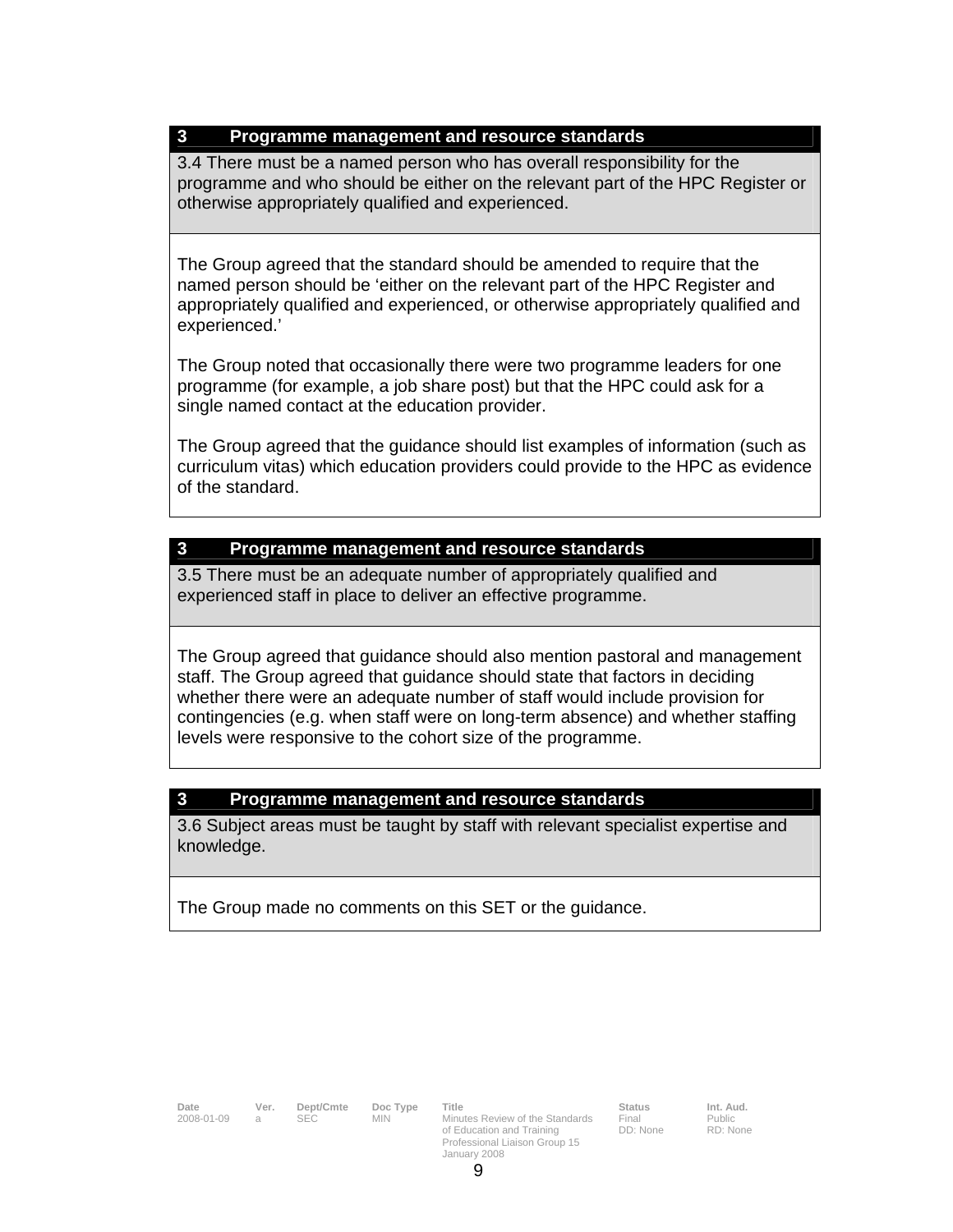### **3 Programme management and resource standards**

3.7 A programme for staff development must be in place to ensure continuing professional and research development.

The Group agreed that it was not necessary for the guidance to mention the HPC's standards for continuing professional development, as not all programme staff were registered with the HPC.

#### **3 Programme management and resource standards**

3.8 The resources to support student learning in all settings:

- 3.8.1 must be used effectively; and
- 3.8.2 must adequately support the required learning and teaching activities of the programme.

The Group agreed that the Executive should redraft the SET, to emphasise that resources should be available to all students from all settings, at all times throughout the programme. The Group agreed that the parts of SET 3 relating to resources should be placed together and that SET 3 should be re-ordered so that the parts of the standard flowed logically.

The Group agreed that, in the list of resources given in the guidance, the phrases 'texts and journals' should replace 'books'.

The Group agreed that the guidance should be amended to make it clear that visitors should be shown IT facilities (including arrangements for remote access) and might wish to see lecture rooms and other resources such as skills laboratories.

The Group noted that, where programmes were delivered by franchise arrangements, visitors would need to see evidence of provision of resources.

**Date Ver. Dept/Cmte Doc Type Title Status Status Int. Aud.**<br>2008-01-09 a SEC MIN Minutes Review of the Standards Final Public **2008** SEC MIN Minutes Review of the Standards of Education and Training Professional Liaison Group 15 January 2008 Final DD: None Public RD: None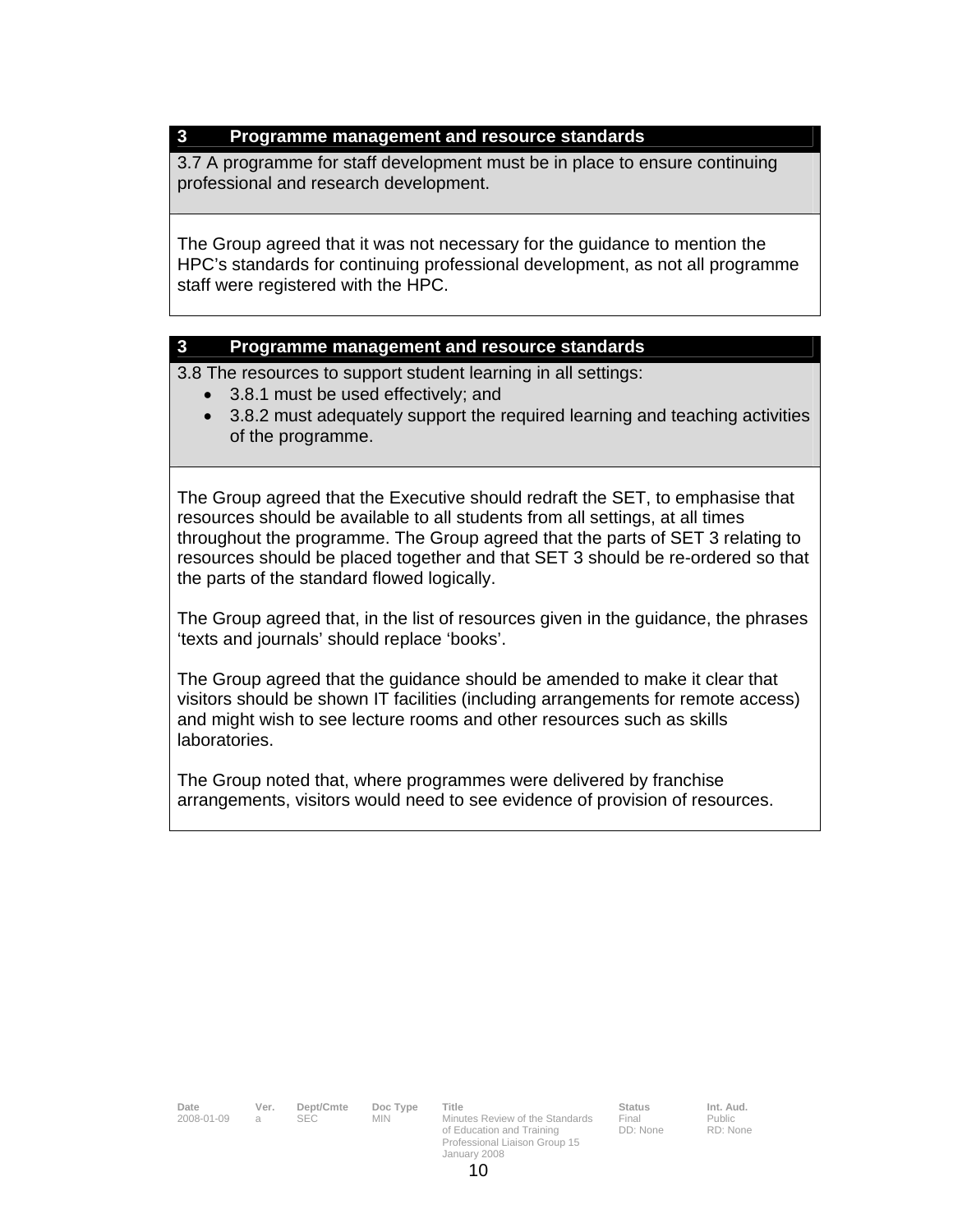### **3 Programme management and resource standards**

3.9 There must be:

- 3.9.1 adequate and accessible facilities to ensure the welfare and wellbeing of students; and
- 3.9.2 a system of academic and pastoral student support in place.

The Group agreed that there should be an additional part to this standard, as 3.9.3: 'a students' complaints process in place.' The Group agreed that the guidance should be amended accordingly.

The Group agreed that, alongside the categories of students mentioned in the guidance, students with 'carer responsibilities' should also be mentioned as a category that might need support. The Group agreed that the guidance should refer to students with 'learning disabilities' instead of 'students with dyslexia' and should refer to 'planned or unexpected leave' which students had to take.

#### **3 Programme management and resource standards**

3.10 Where students participate as service users in practical and clinical teaching, appropriate protocols must be used to obtain their consent.

The Group agreed that experiential groups should be included in the list of examples where students' consent would have to be sought, as these groups were used in programmes in arts therapy and the psychological professions.

### **3 Programme management and resource standards**

3.11 Throughout the course of the programme, the education provider must have identified where attendance is mandatory and must have associated monitoring mechanisms in place.

The Group noted that SET 3 (programme management) would cover the need to ensure staff attendance.

### **3 Programme management and resource standards**

3.12 The learning resources, including the stock of periodicals and subject books, and IT facilities, including internet access, must be appropriate to the curriculum and must be readily available to students and staff.

The Group agreed that this standard should follow SET 3.8, as both standards related to resources. The Group agreed that, in the second paragraph of the revised guidance, the last sentence should read 'The visitors will want to know

**Date Ver. Dept/Cmte Doc Type Title Status Status Int. Aud.**<br>2008-01-09 a SEC MIN Minutes Review of the Standards Final Public 2008-01-09 a SEC MIN Minutes Review of the Standards of Education and Training Professional Liaison Group 15 January 2008

Final DD: None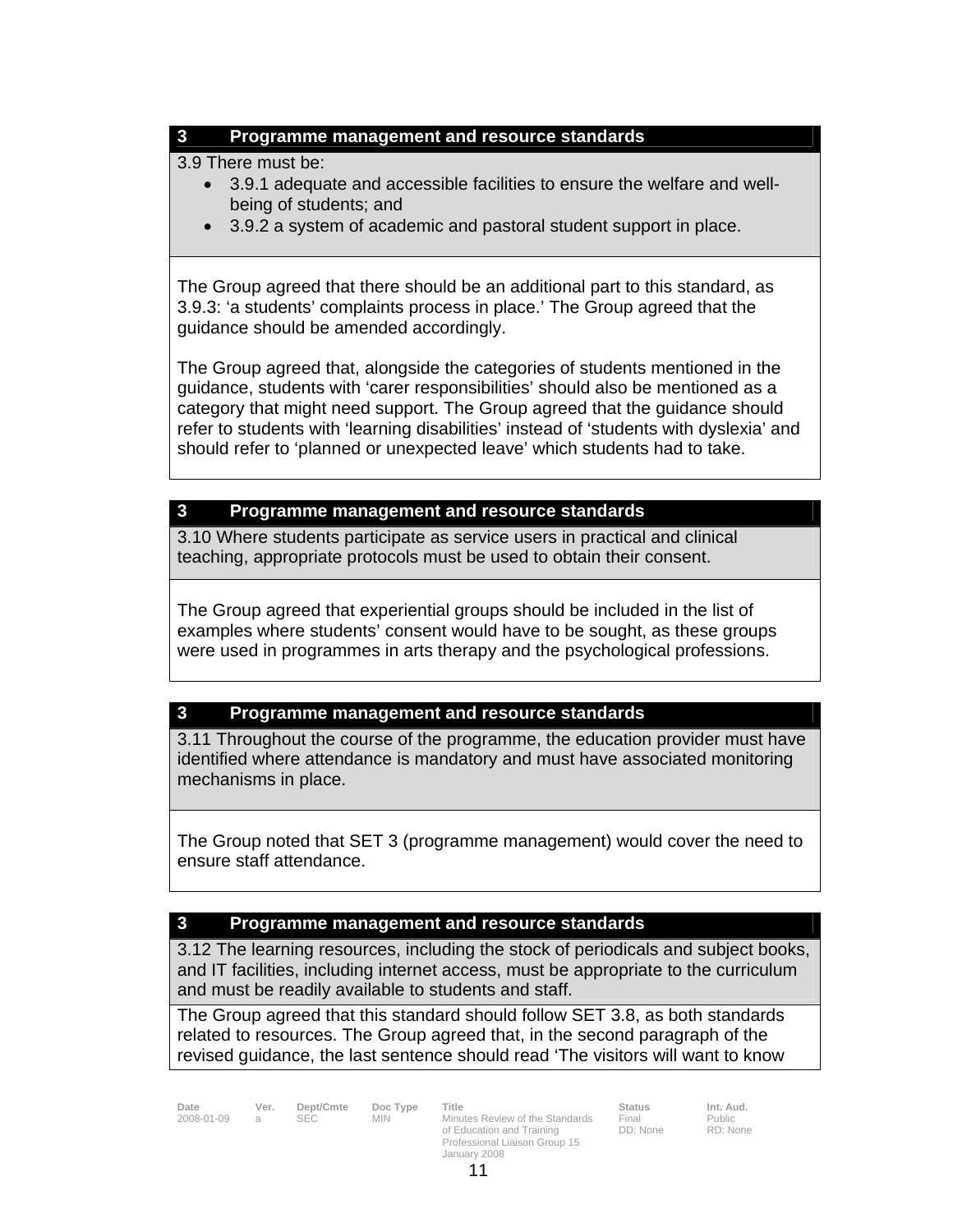how the students will be able to access the learning resources wherever the student is.'

#### **3 Programme management and resource standards**

3.13 A fitness to practise process must be in place throughout the programme.

The Group noted that this was a new standard and felt that it should be placed earlier in SET 3, with the other parts of the standard relating to programme management and systems. The Group noted that parts of a standard were not listed in order of importance and that a programme had to meet all of the standards before it could be approved by the HPC. The Group noted that the introduction to the standards and the guidance would make this clear.

The Group noted that the standard did not relate to 'fitness for purpose'.

The Group agreed that guidance for this standard should give examples of processes which might be used, including self-declaration, monitoring by a tutor, or a panel hearing. Education providers would have to give evidence to support their choice of process, which would have to be appropriate to the programme and its delivery. It was important that there was accountability for any decision made in a fitness to practise process and that the process should be fair and transparent.

The Group noted that the proposed revised SETs would be subject to a consultation process and were not expected to become effective until the 2009-10 academic year. This would give education providers time to make adjustments to meet any new requirements in the SETs, such as this proposed standard.

**Date Ver. Dept/Cmte Doc Type Title Status Status Int. Aud.**<br>2008-01-09 a SEC MIN Minutes Review of the Standards Final Public **2008** SEC MIN Minutes Review of the Standards of Education and Training Professional Liaison Group 15 January 2008

Final DD: None Public RD: None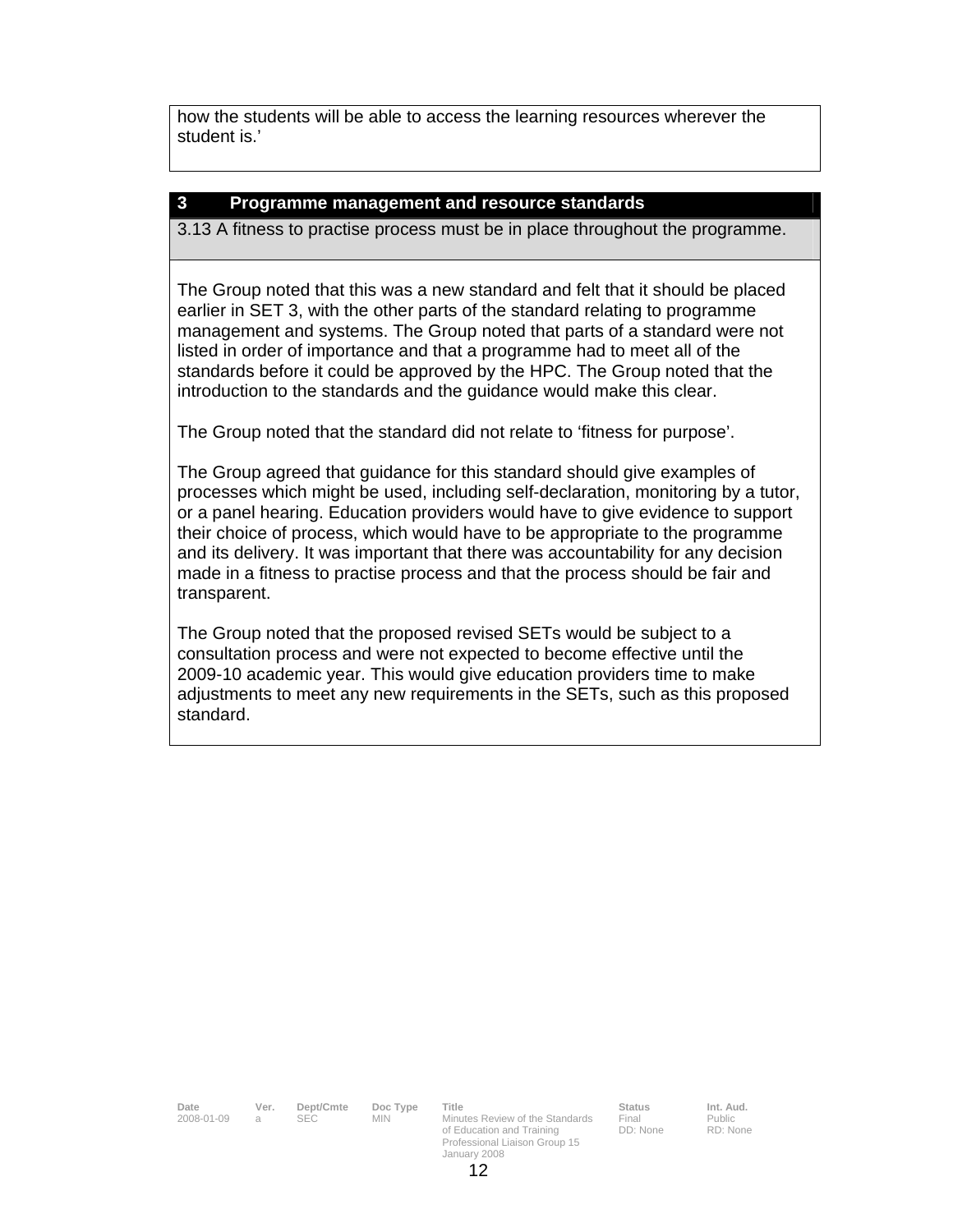## **SET 4: Curriculum standards**

### **4 Curriculum standards**

4.1 The learning outcomes must ensure that those who successfully complete the programme meet the Standards of Proficiency for their part of the Register.

The Group agreed that the standard should state that 'The learning outcomes must ensure...' instead of 'should ensure', for consistency with the other standards.

The Group made no comments the guidance.

### **4 Curriculum standards**

4.2 The programme must reflect the philosophy, core values, skills and knowledge base as articulated in the curriculum guidance for the profession.

The Group agreed that 'must' should replace 'should' because of consistency with the remaining standards and the potential difficulty of having the more permissive 'should' in standards against which assessments would be made.

The Group noted that the word 'reflect' could be interpreted in different ways and did not make it clear if the programme should strictly adhere to curriculum guidance. The Group noted that established programmes usually met this SET, but that newly-established programmes sometimes needed time to address the standard before the HPC could approve the programme. The Group discussed alternative wording instead of 'reflect' but was unable to reach a conclusion on a suitable alternative.

The Group felt that the standard should be amended to '...any curriculum guidance for the profession', instead of 'the curriculum guidance', which implied that there was a single document and did not take account of the fact that some professions had several different professional bodies.

The Group agreed that guidance should make it clear that, while some professions produced curriculum guidance, others did not.

## **4 Curriculum standards**

4.3 Integration of theory and practice must be central to the curriculum.

The Group made no comments about the standards or the guidance.

**Date Ver. Dept/Cmte Doc Type Title**<br>2008-01-09 a SEC MIN Minu

**2008-01-01-01-01-01-01-01-008** Minutes Review of the Standards of Education and Training Professional Liaison Group 15 January 2008

Final Public DD: None

RD: None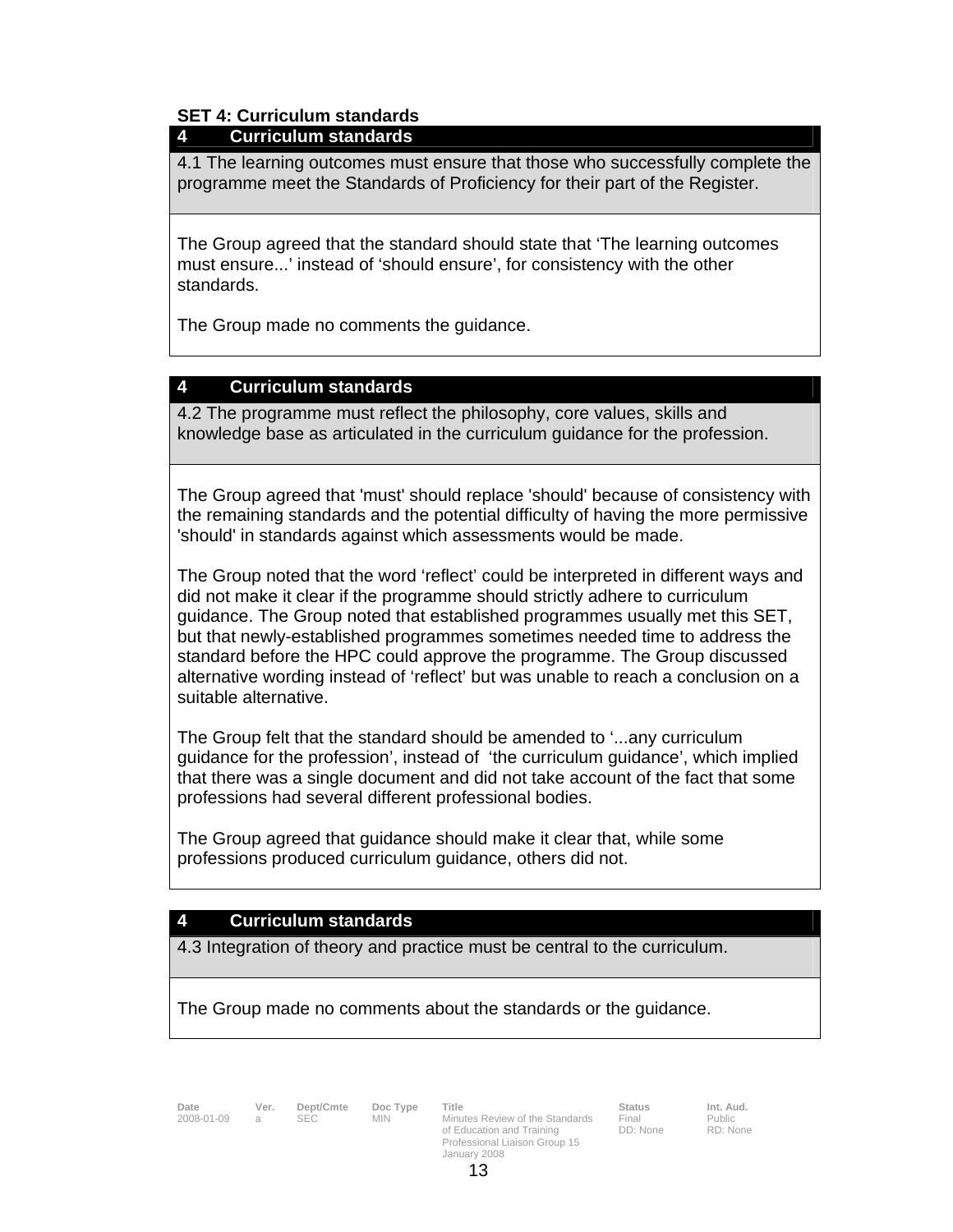#### **4 Curriculum standards**

4.4 The curriculum must remain relevant to current practice.

The Group discussed whether this standard should require the curriculum to remain relevant 'to current practice and professional thinking.' The Group felt that SET 4.2 already covered professional thinking.

The Group agreed that guidance should make it clear that current practice would lead to future developments in the profession and that programmes should therefore keep up-to-date with professional developments.

#### **4 Curriculum standards**

4.5 The delivery of the programme must:

- 4.5.1 support and develop autonomous and reflective thinking: and
- 4.5.2 encourage evidence based practice.

The Group agreed that the guidance should also mention autonomous thinking, to follow the wording of the standard.

#### **4 Curriculum standards**

4.6 The range of learning and teaching approaches used must be appropriate to the effective delivery of the curriculum.

The Group agreed that the guidance should be amended to remove the explanation of the term 'subjects', as that term was no longer used in the standard.

#### **4 Curriculum standards**

4.7 When there is inter-professional learning the profession specific skills and knowledge of each professional group must be adequately addressed.

The Group agreed that the guidance should be amended to refer to students' ability to '...communicate and work with others', instead of '...other members of the health and social care team'. The Group felt that the amended phrase would apply to a wider range of professions.

**Date Ver. Dept/Cmte Doc Type Title Status Status Int. Aud.**<br>2008-01-09 a SEC MIN Minutes Review of the Standards Final Public 2008-01-09 a SEC MIN Minutes Review of the Standards of Education and Training Professional Liaison Group 15 January 2008

DD: None

RD: None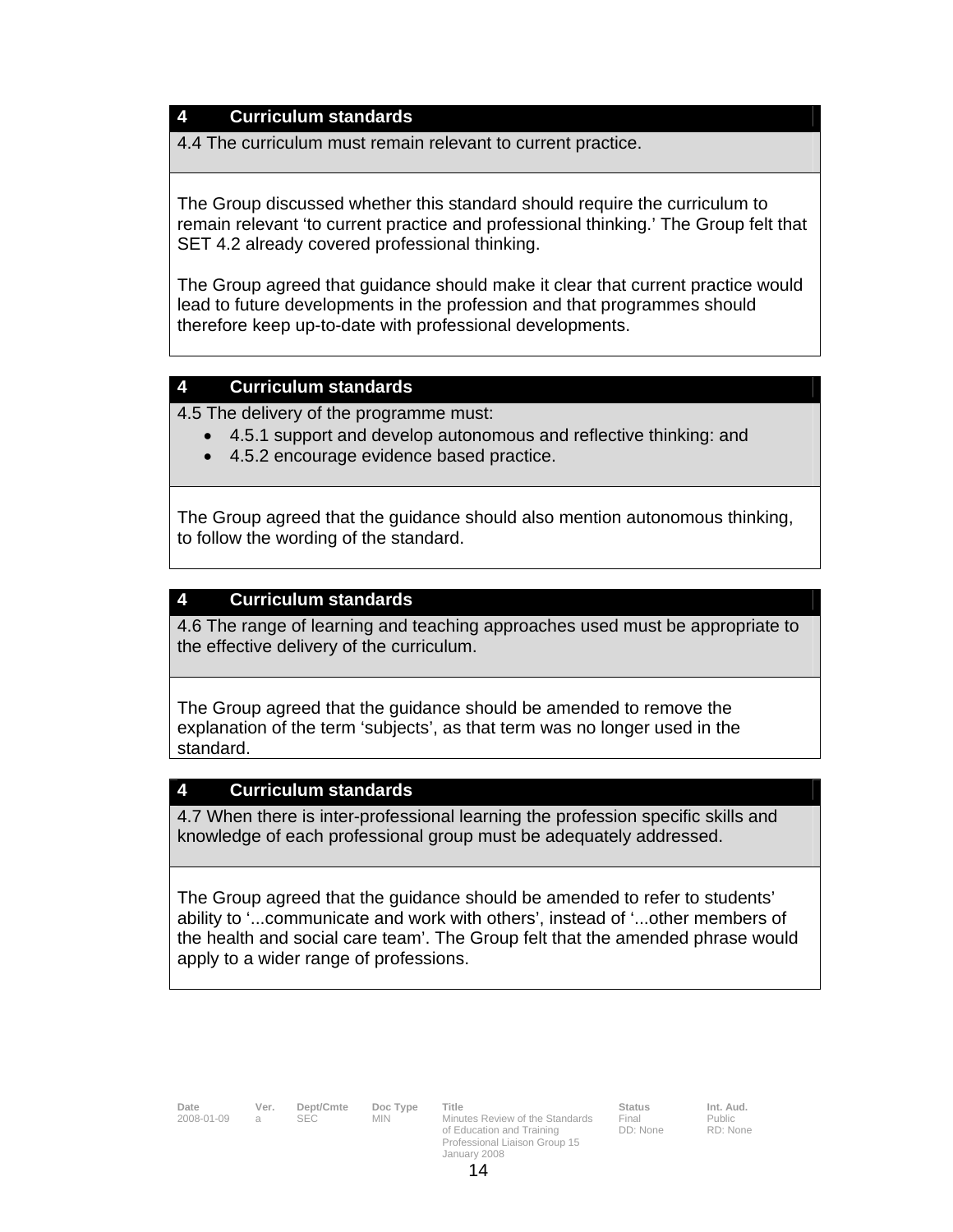#### **4 Curriculum standards**

4.8 The curriculum must make sure that students are aware of HPC's standards of conduct, performance and ethics.

The Group noted that this was a new standard and agreed that, given its importance, it should become SET 4.3.

The Group agreed that students should not just be 'aware' of the standards of conduct, performance and ethics (SCPEs), but should also understand their importance. The Group agreed that the standard should be amended to require that the curriculum should make sure that students understood the SCPEs and their impact on practice.

The Group agreed that the proposed guidance should be amended to explain that the SCPEs were 'broad, generic standards' which all people registered by the HPC had to adhere to.

| Date<br>2008-01-09 | Ver.<br>a. | Dept/Cmte<br>SEC. | Doc Type<br><b>MIN</b> | Title<br>Minutes Review of the Standards<br>of Education and Training<br>Professional Liaison Group 15<br>January 2008 | <b>Status</b><br>Final<br>DD: None | Int. Aud.<br><b>Public</b><br>RD: None |
|--------------------|------------|-------------------|------------------------|------------------------------------------------------------------------------------------------------------------------|------------------------------------|----------------------------------------|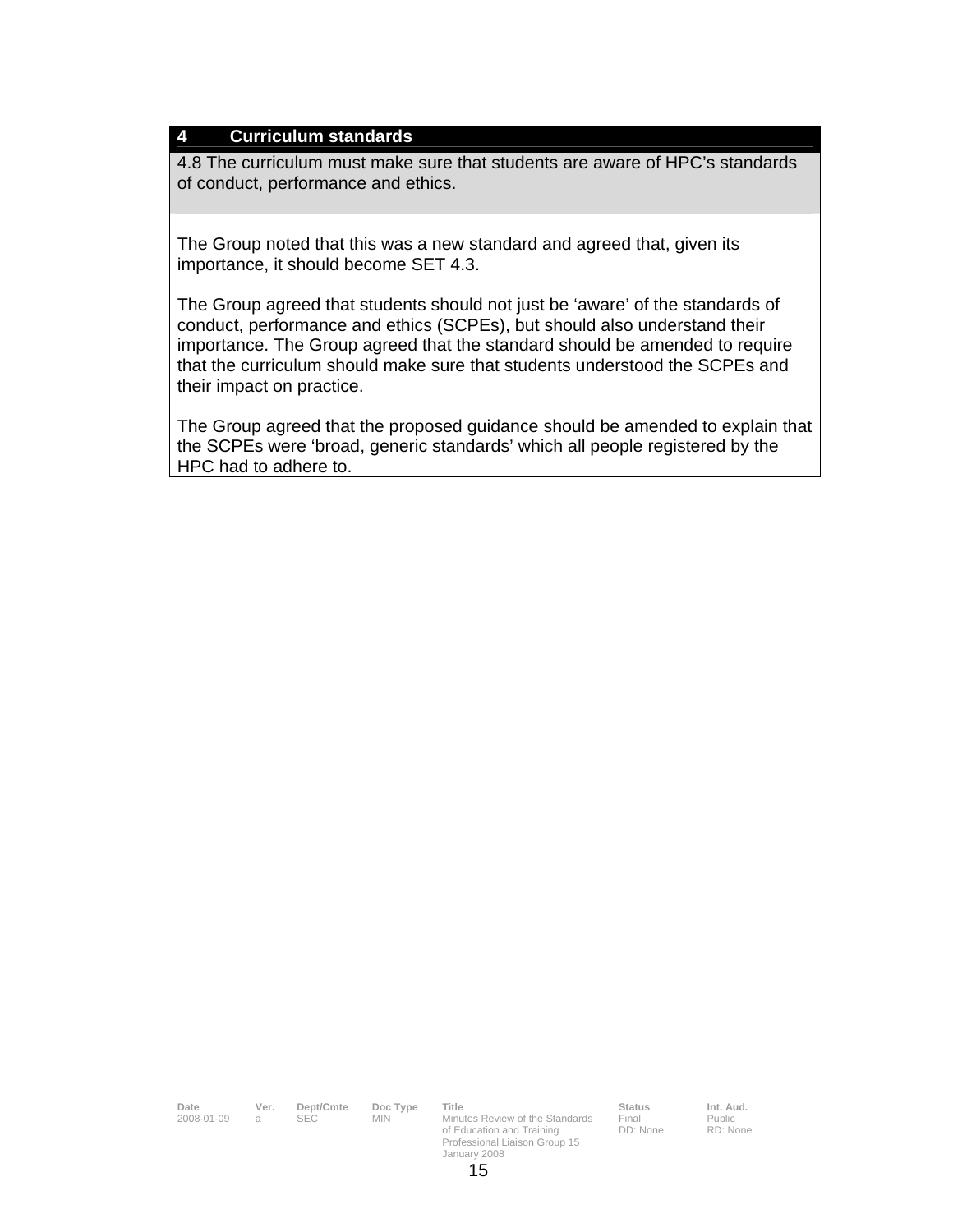## **SET 5: Practice placements standards**

### **5 Practice placements standards**

5.1 Practice placements must be integral to the programme.

The Group agreed that a new standard should be added, requiring that an adequate number of placements 'must be available to support the learning outcomes.'

### **5 Practice placements standards**

5.2 The number, duration and range of placements must be appropriate to the achievement of the learning outcomes.

The Group made no comments on the standard or guidance.

#### **5 Practice placements standards**

5.3 There must be an adequate number of appropriately qualified and experienced staff at the placement.

The Group agreed that the guidance should make it clear that the HPC would decide whether a programme met this SET by taking into consideration the size of the student cohort.

### **5 Practice placements standards**

5.4 The practice placement settings must provide a safe environment.

The Group agreed that the standard should require '…a safe and supportive environment'.

The Group agreed that the list of safety issues in the guidance should also include psychological stress; emotional stress; aggression; lone and community working; and violence in the workplace.

### **5 Practice placements standards**

5.5 Learning, teaching and supervision must encourage safe and effective practice, independent learning and professional conduct.

### The Group agreed that this standard should be moved, to become SET 5.3.

2008-01-09 a SEC MIN

**Date Ver. Dept/Cmte Doc Type Title**<br>2008-01-09 a SEC MIN Minutes Review of the Standards of Education and Training Professional Liaison Group 15 January 2008

Final DD: None Public RD: None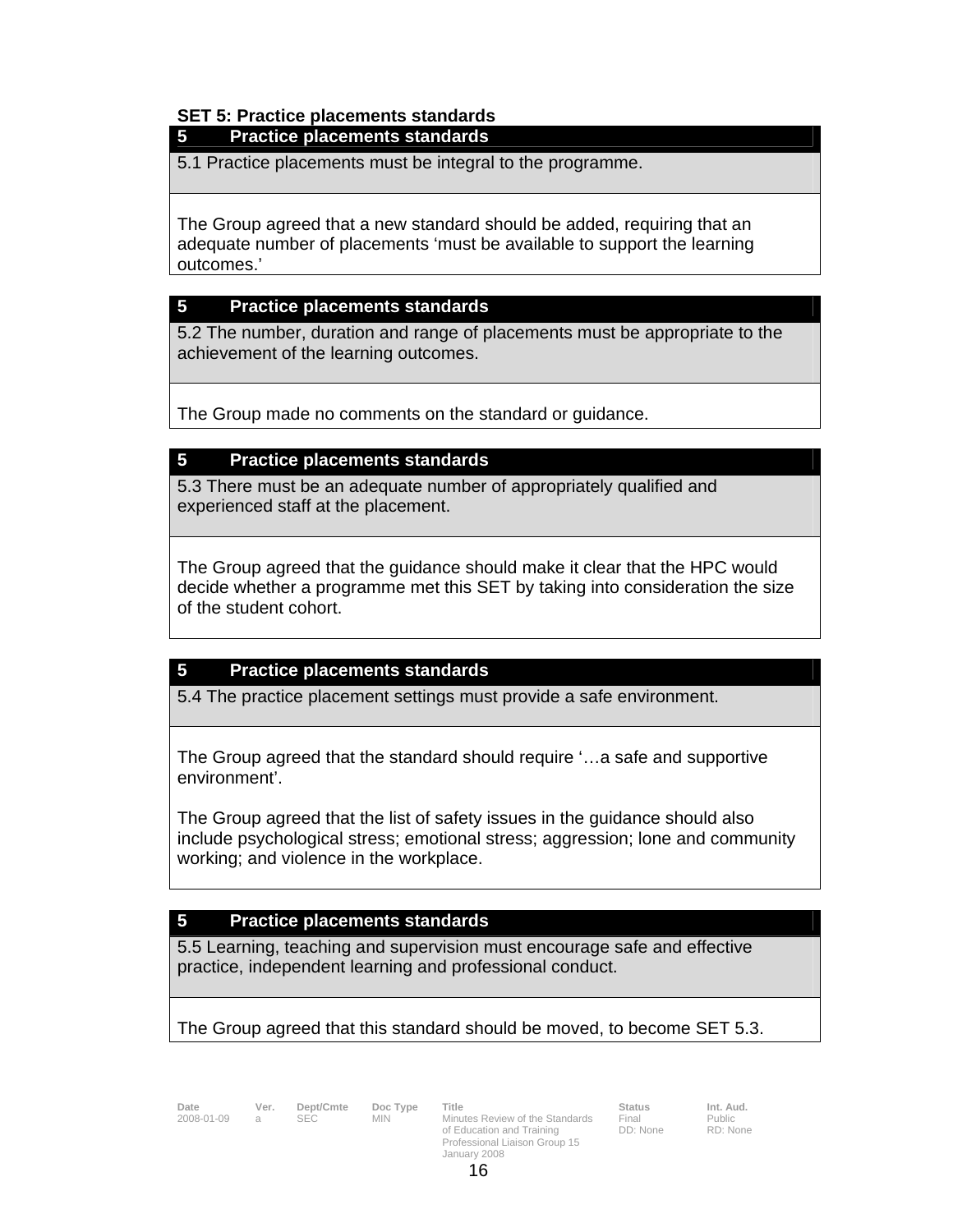### **5 Practice placements standards**

5.6 The education provider must maintain a thorough and effective system for approving and monitoring all placements.

The Group agreed that the guidance should be amended to delete the statement that practice placements were the education provider's responsibility, although the guidance would still state that visitors would need evidence that placements were monitored on a regular basis by the education provider and had links to the management of the programme.

The Group agreed that the guidance should ask the education provider to demonstrate collaborative working between the education provider and placement provider and that there should be a cross-reference to SET 3.9.

### **5 Practice placements standards**

5.7 Students, practice placement providers and practice placement educators must be fully prepared for placement which will include information about and understanding of the following:

- 5.7.1 the learning outcomes to be achieved;
- 5.7.2 timings and the duration of any placement experience and associated records to be maintained;
- 5.7.3 expectations of professional conduct;
- 5.7.4 the assessment procedures including the implications of, and any action to be taken in the case of failure; and
- 5.7.5 communication and lines of responsibility.

The Group agreed that the terms 'practice placement providers' and 'practice placement educators' should be defined in the glossary to be included in the revised guidance and that the Executive should check that the terms were used consistently throughout the standards and guidance.

The Group agreed that the guidance should state that practical information about placements would need to be provided to students (e.g. dates and venues).

The Group agreed that, in the guidance, the list of necessary information to practice placement educators should become a list of examples.

| Date         | Ver. | Dept/Cmte | Doc Type | Title                           | <b>Status</b> | Int. Aud. |
|--------------|------|-----------|----------|---------------------------------|---------------|-----------|
| 2008-01-09 a |      |           | MIN.     | Minutes Review of the Standards | Final         | Public    |

of Education and Training Professional Liaison Group 15 January 2008

Final DD: None Public RD: None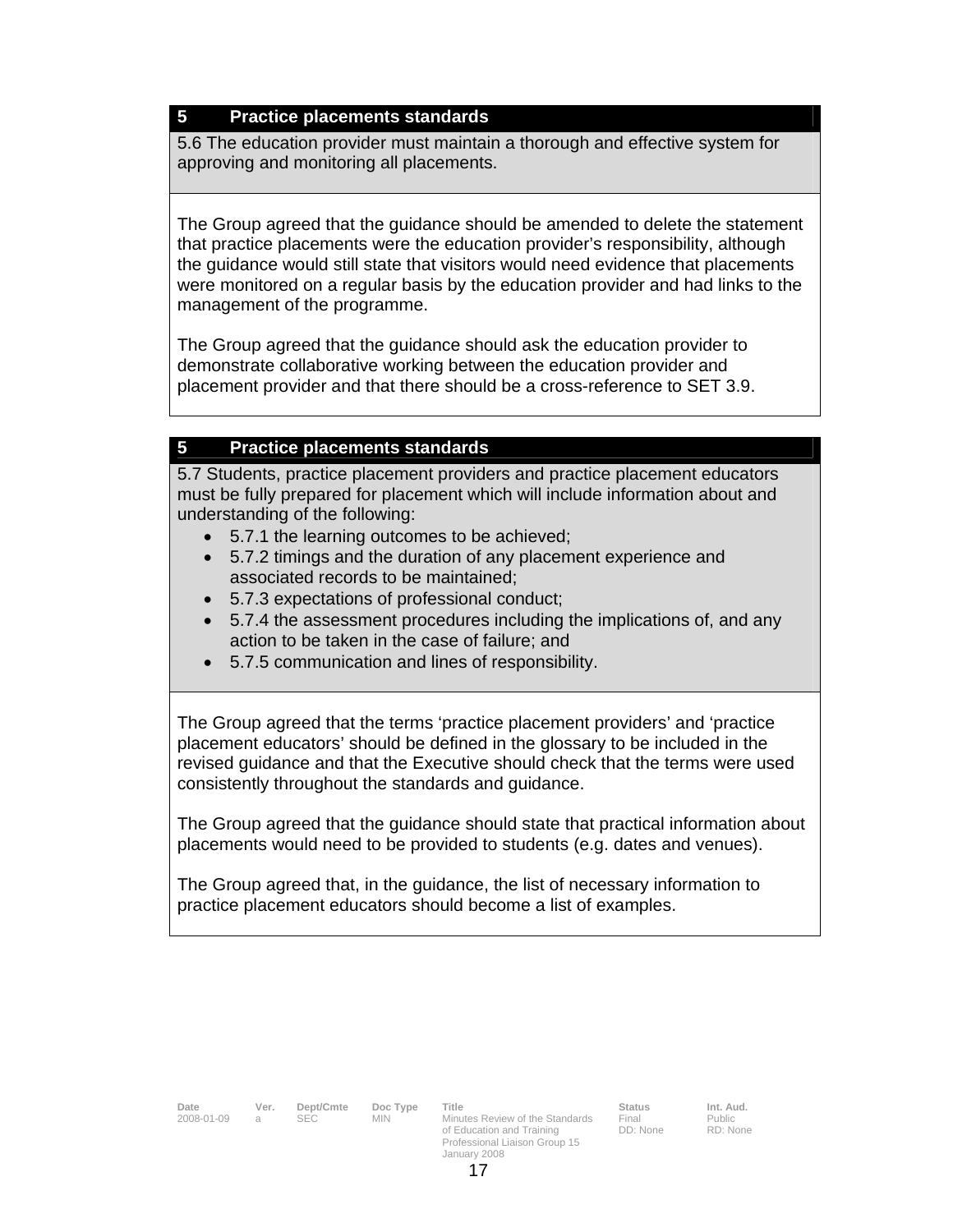### **5 Practice placements standards**

5.8 Unless other arrangements are agreed, practice placement educators:

- 5.8.1 must have relevant knowledge, skills and experience;
- 5.8.2 must be appropriately registered; and
- 5.8.3 must undertake appropriate practice placement educator training.

The Group agreed that SETs 5.8.1 and 5.8.2 should be combined into one sentence, which would require that practice placement educators should have relevant knowledge, skills and experience and be appropriately registered.

The Group agreed that the guidance should indicate broad learning outcomes for practice placement educator training.

The Group noted that members of the Executive in the Education – Approvals and Monitoring Department felt that the standards in SET 5 could be reordered. The Group agreed that the Executive should consider this and any proposed re-ordering should be considered at the next meeting of the Group.

## **5 Practice placements standards**

5.9 There must be collaboration between the education provider and practice placement providers.

The Group agreed that the standard should be amended to read 'There must be collaboration between the education establishment and practice placement.'

The Group agreed that guidance should make clear the nature of the partnership between the education provider and practice placement providers.

### **5 Practice placements standards**

5.10 A range of learning and teaching methods that respect the rights and needs of service users and colleagues must be in place throughout practice placements.

The Group made no comments about the standards or the guidance.

**Date Ver. Dept/Cmte Doc Type Title Status Status Int. Aud.**<br>1998-01-09 a SEC MIN Minutes Review of the Standards Final Public **2008-01-01-01-01-01-008** Minutes Review of the Standards of Education and Training Professional Liaison Group 15 January 2008

Final DD: None Public RD: None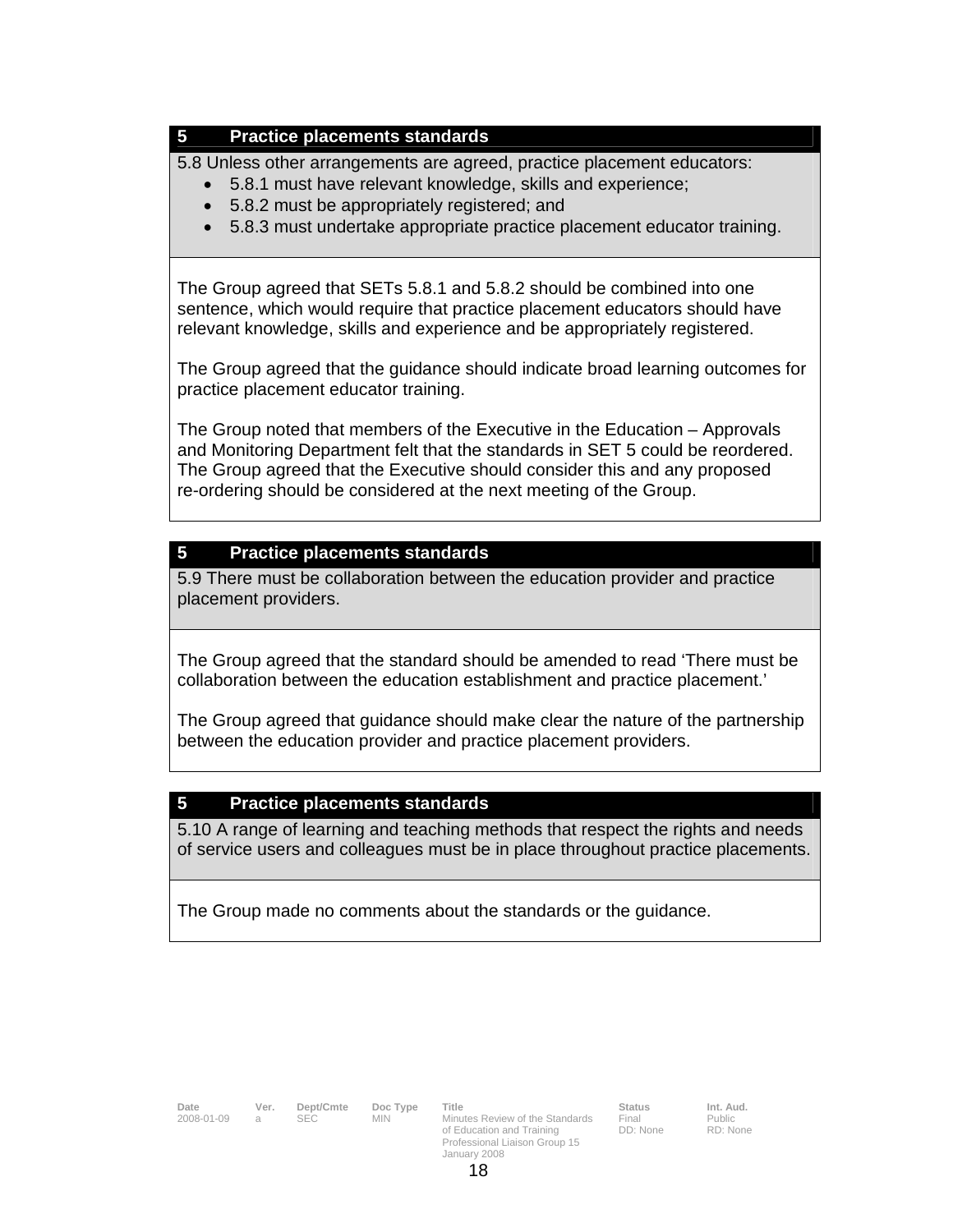### **5 Practice placements standards**

5.11 The placement providers must have equality and diversity policies in relation to students, together with an indication of how these will be implemented and monitored.

The Group agreed that the guidance should refer to the Disability Discrimination Act, instead of the profession-specific sources of guidance which were currently mentioned.

**Date Ver. Dept/Cmte Doc Type Title Status Status Int. Aud.**<br>2008-01-09 a SEC MIN Minutes Review of the Standards Final Public Minutes Review of the Standards of Education and Training Professional Liaison Group 15 January 2008 Final DD: None Public RD: None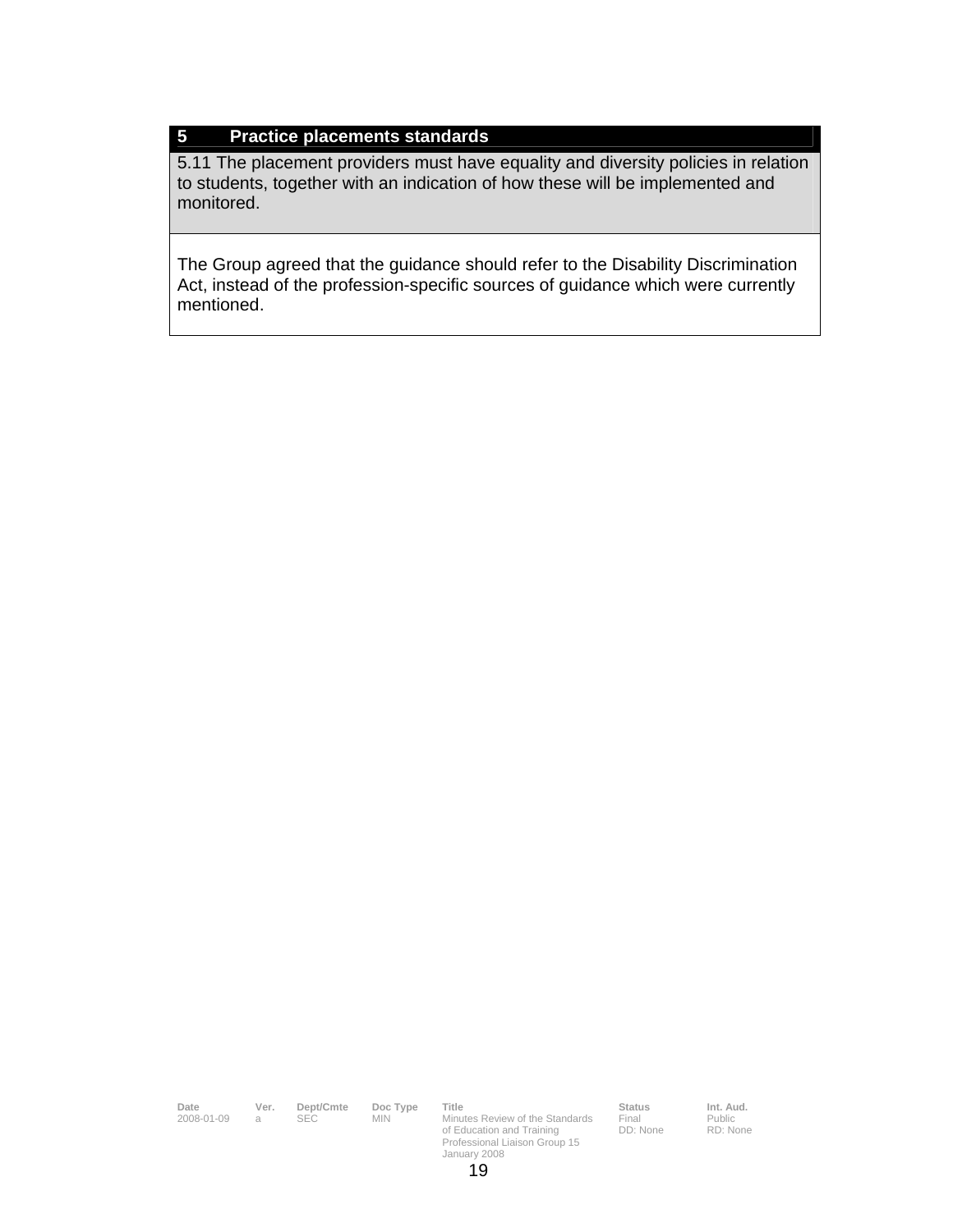## **SET 6: Assessment standards**

### **6 Assessment standards**

6.1 The assessment strategy and design must ensure that the student can achieve the standards of proficiency.

The Group noted that the HPC could not impose a limit of the number of re-sits allowed, as it was concerned with whether students could meet the standards of proficiency upon successful completing a programme. However, visitors would want to see information about regulations on the number of re-sits, because it would enable them to assess the quality of the programme and students.

### **6 Assessment standards**

6.2 Professional aspects of practice must be integral to the assessment procedures in both the education setting and practice placement.

The Group made no comments about the standards or the guidance.

### **6 Assessment standards**

6.3 Assessment methods must be employed that measure the learning outcomes and skills required to practise safely and effectively.

The Group discussed whether the standard should refer to 'assessment methods and procedures'. The Group felt that assessment strategy and design (covered by SET 6.1) would include procedures and agreed not to amend the standard.

## **6 Assessment standards**

6.4 All assessments must provide a rigorous and effective process by which compliance with external reference frameworks can be measured.

The Group made no comments about the standards or the guidance.

### **6 Assessment standards**

6.5 The objective measurement of student performance must be an integral part of the wider process of monitoring and evaluation.

The Group made no comments about the standards or the guidance.

**Date Ver. Dept/Cmte Doc Type Title**<br>2008-01-09 a SEC MIN Minu

MIN Minutes Review of the Standards of Education and Training Professional Liaison Group 15 January 2008

Final DD: None Public RD: None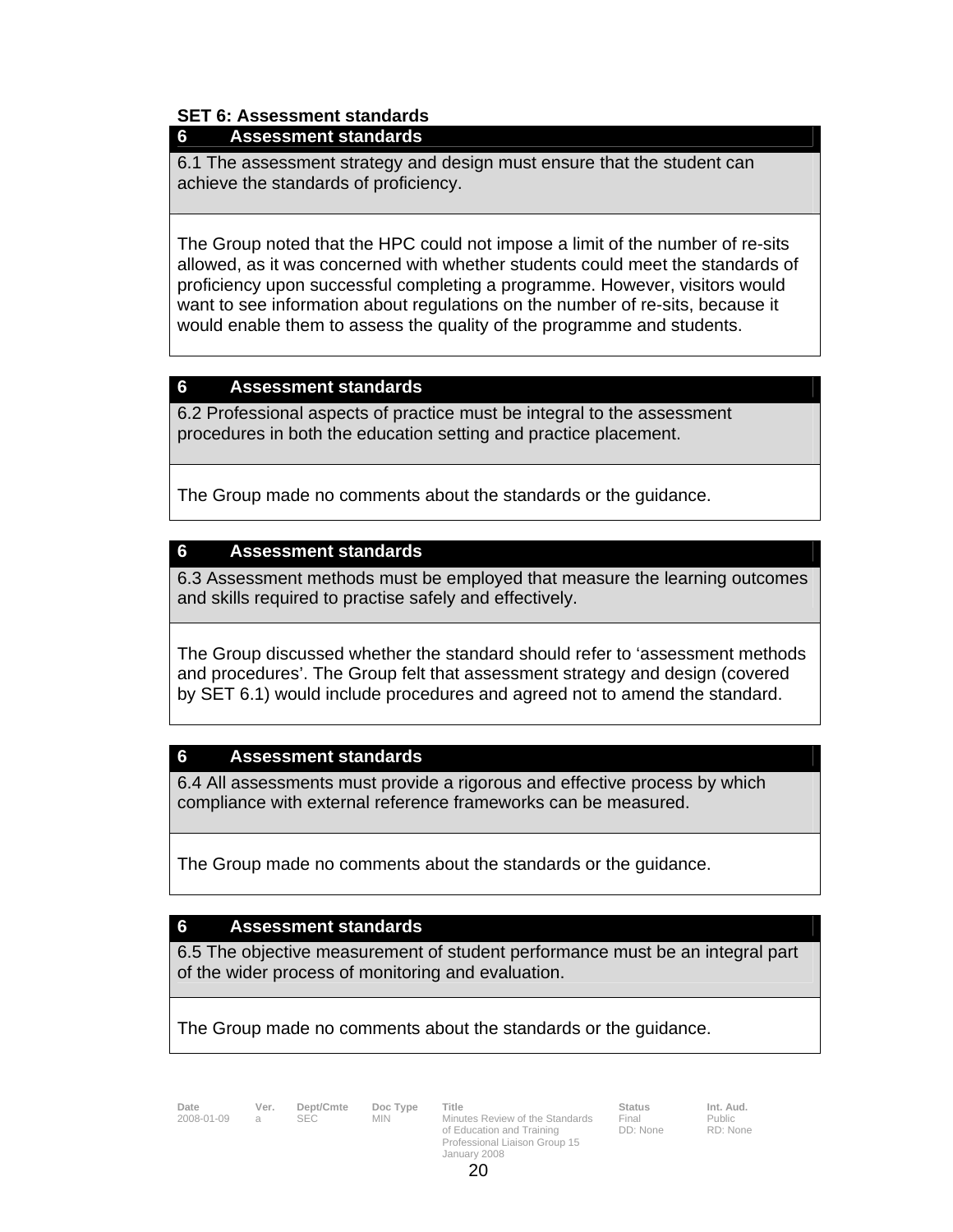#### **6 Assessment standards**

6.6 There must be effective mechanisms in place to assure appropriate standards in the assessment.

The Group agreed that, in the second paragraph of the guidance, the last sentence should be amended to read 'The visitors will want to see figures about attrition rates.' The Group noted that the examiner's report would usually not contain figures about drop-out and failure rates and the guidance should be amended accordingly.

#### **6 Assessment standards**

6.7 Assessment regulations must clearly specify requirements for: 6.7.1 student progression and achievement within the programme;

The Group agreed that the guidance should state that 'The visitors will also want to see how you decide what prevents a student from progressing...' instead of 'what stops a student from progressing...'

#### **6 Assessment standards**

6.7 Assessment regulations must clearly specify requirements for:

 6.7.2 programmes which provide eligibility for inclusion on the Register should be the only programmes which contain any reference to an HPC protected title in their named award;

The Group noted that this standard was now quite long and asked the Executive to review whether it would be possible to shorten the sentence, while keeping the same meaning.

#### **6 Assessment standards**

6.7 Assessment regulations must clearly specify requirements for: 6.7.3 an aegrotat award not to provide eligibility for admission to the Register;

The Group made no comments about the standards or the guidance.

**Date Ver. Dept/Cmte Doc Type Title Status Status Int. Aud.**<br>2008-01-09 a SEC MIN Minutes Review of the Standards Final Public of Education and Training Professional Liaison Group 15 January 2008

Final Public DD: None

RD: None